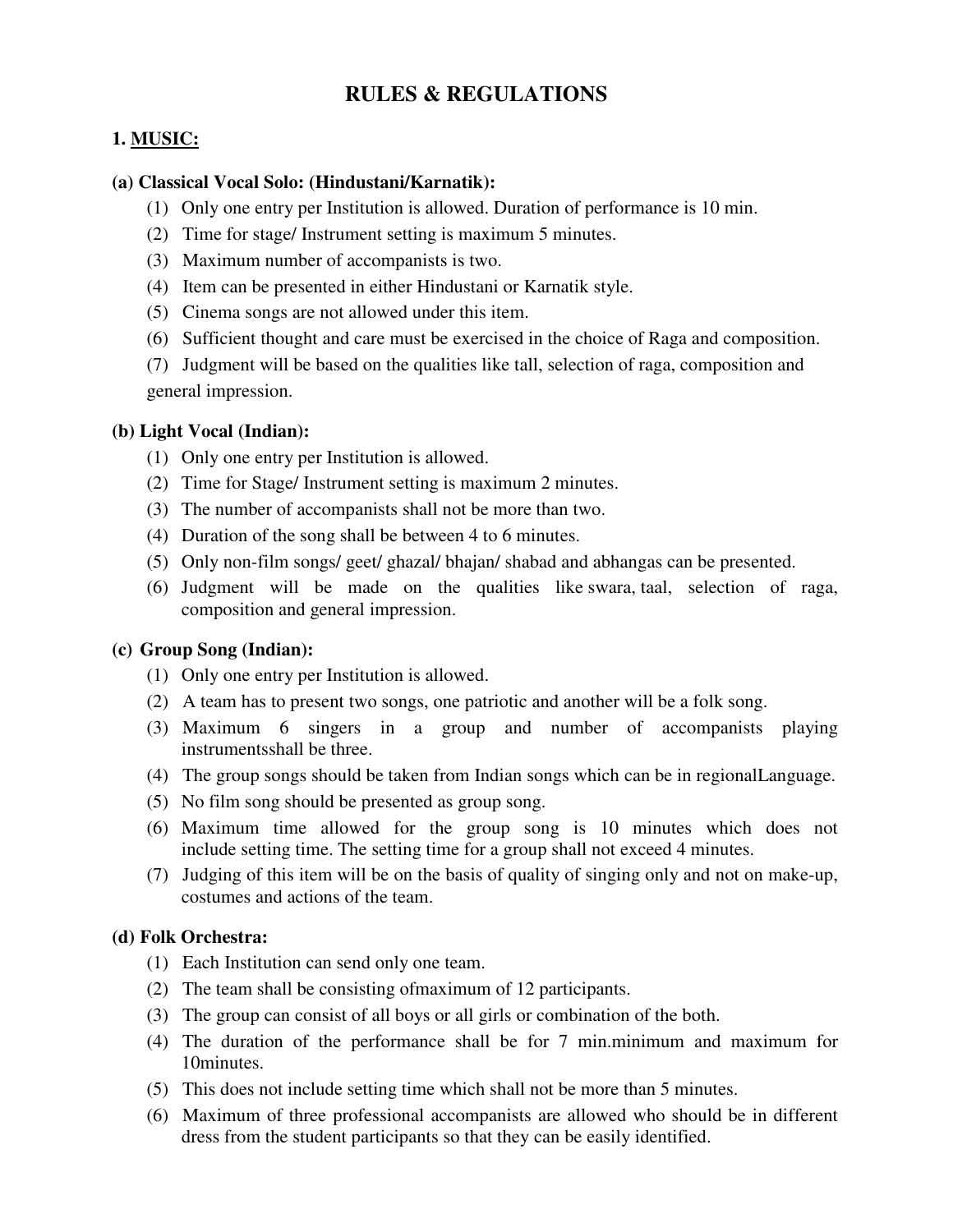- (7) The professional accompanists shall sit / stand separately from the participants andshall not lead the team.
- (8) The team may present preferably those folk tunes which are recognized as folktunes of the state to which the university belongs.

# **2. DANCE**

### **(a) Folk / Tribal Dance**

- (1) Only one entry per Institution is allowed.
- (2) Maximum 10 participants are allowed per team. The team may consist of all boys or allgirls or a combination of both.
- (3) The number of accompanists permissible is five.
- (4) The dance can be either primitive or a folk dance (Indian Style) but not a classicalone.
- (5) Duration of dance should not be more than 10 minutes.
- (6) Three copies of a brief note giving the theme and the text of song if any, is to be submitted along with the entry form at the time of registration.
- (7) The participating team will be responsible for removal of their sets and other items immediately after the completion of their performance.
- (8) Judgment will be based on Rhythm, Formation, Expression, Costumes,Make-up, Sets and overall effect.
- (9) Time for set/ Instrument setting is maximum 5 minutes.

### **(b)Classical Dance (Indian)**

- 1. Each Institute can send only one entry.
- 2. The classical dance can be from any of the approved schools of dance. Such as Kathak, Kathakali, Bharat Natyam, Manipuri, Kuchipudi, Mohinittam, Odissi, etc.
- 3. The performance each participant shall be for 15 minutes maximum including time for preparation.
- 4. Maximum three accompanists are permissible.
- 5. Judgment will be based on the qualities like Tal, Technique, Rhythm, Abhinaya or Expression, Costumes, Footwork and general impression.
- 6. Three copies of a brief note on the description of dance story involved in it, if any, and of the accompanying song, with its meaning in Hindi or English must be submitted at the time of registration.

# **3. LITERARY EVENTS:**

## **(a) Elocution:**

- (1) Each Institute will be represented by one speaker.
- (2) Medium of expression will be Hindi, Kannada or English.
- (3) Each speaker will be allowed to speak for maximum five minutes.
- (4) Subject / Topic of Elocution will be announced in the managers' meeting.
- (5) The performance will be judged in one language.
- (6) The sequence of speakers will be decided by a draw of lots.

## **(b)Debate:**

 (1) Each Institute will be represented by the two debators, one will speak FOR, Whileanother will speak AGAINST the theme.Paper reading is not allowed.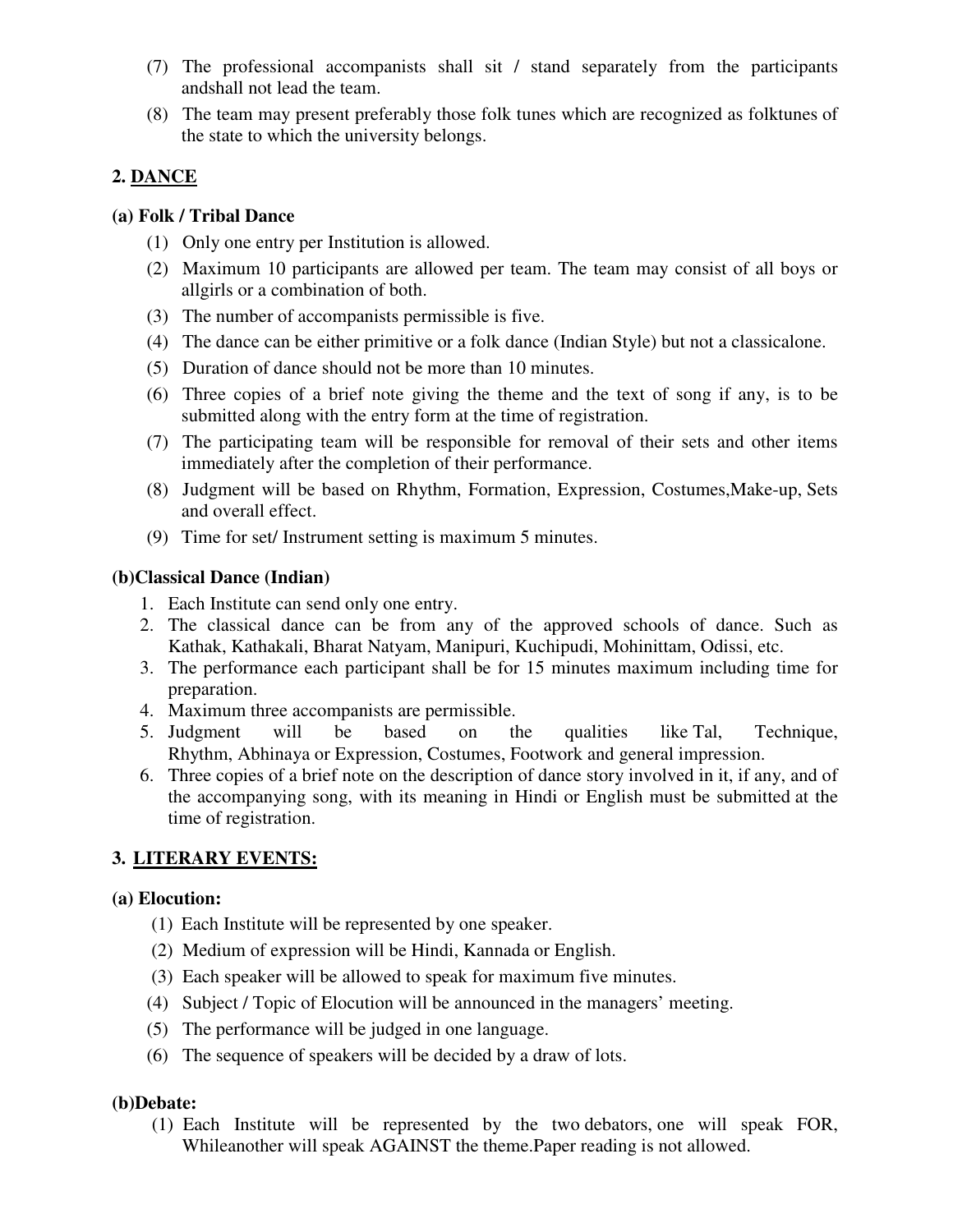- (2) Medium of expression will be Hindi, Kannada or English.
- (3) Topic of Debate will be announced 24 hours in advance.
- (4) Each debater will be allowed to speak for maximum five minutes.

### **4. THEATRE:**

#### **(a) Skit:**

- 1. Only one team per institute will be allowed.
- 2. Maximum of six participants are allowed.
- 3. Maximum time allotted for each team is 10 minutes.
- 4. Use of make-up, drapery and background music is allowed. No personal remarks, aspersions, character assassination, etc. is allowed.
- 5. Participating team should submit three copies of the synopsis of the theme of Skit, along with language of presentation (Hindi, Kannada or English) on the day of registration.
- 6. The item will be judged on the basis of theme, work on acting, stage craft, design and general impression.
- 7. Vulgarity or bitter insinuations in presentation should be avoided. Only innocent satire or humour is expected.

### **(b) Mimicry:**

- (1) Each student artist shall be given 5 minutes.
- (2) Participants may mimic sound of machines, speeches of well known personsincluding film personalities.
- (3) Only one entry per institution is permitted.
- (4) Marking will be based onSkill in imitating variety of sound, voice and Presentation.

## **5. FINE ARTS:**

### **(a) Spot Painting:**

- (1) Each Institute will be represented by one participant.
- (2) Item will be conducted on the spot and participants will be requested to dopainting on the subject given by the In-chargeof the competition.
- (3) Duration will not be more than 2 hours 30 minutes.
- (4) Size of the painting will be half imperial size drawing paper i.e. 22 inches  $X$  15 inches.
- (5) Painting can be done in oil, water, poster or pastel colours.
- (6) Candidates shall bring theirown materials like brushe, paints, etc. Only thepaper/ sheet will be provided by the host institute.

### **(b)Cartooning:**

- (1) Each Institute will be represented by one participant.
- (2) Item will be conducted on the spot on the given subject/ idea.
- (3) Duration will not be more than 2 hours 30 minutes.
- (4) Participants shall bring their own materials. Only the Drawing paper22" x 15" will be provided by the host Institute.

### **(c) Rangoli:**

- (1) Each Institute will be represented by one participant.
- (2) Duration will not be more than 2 hours 30 minutes.